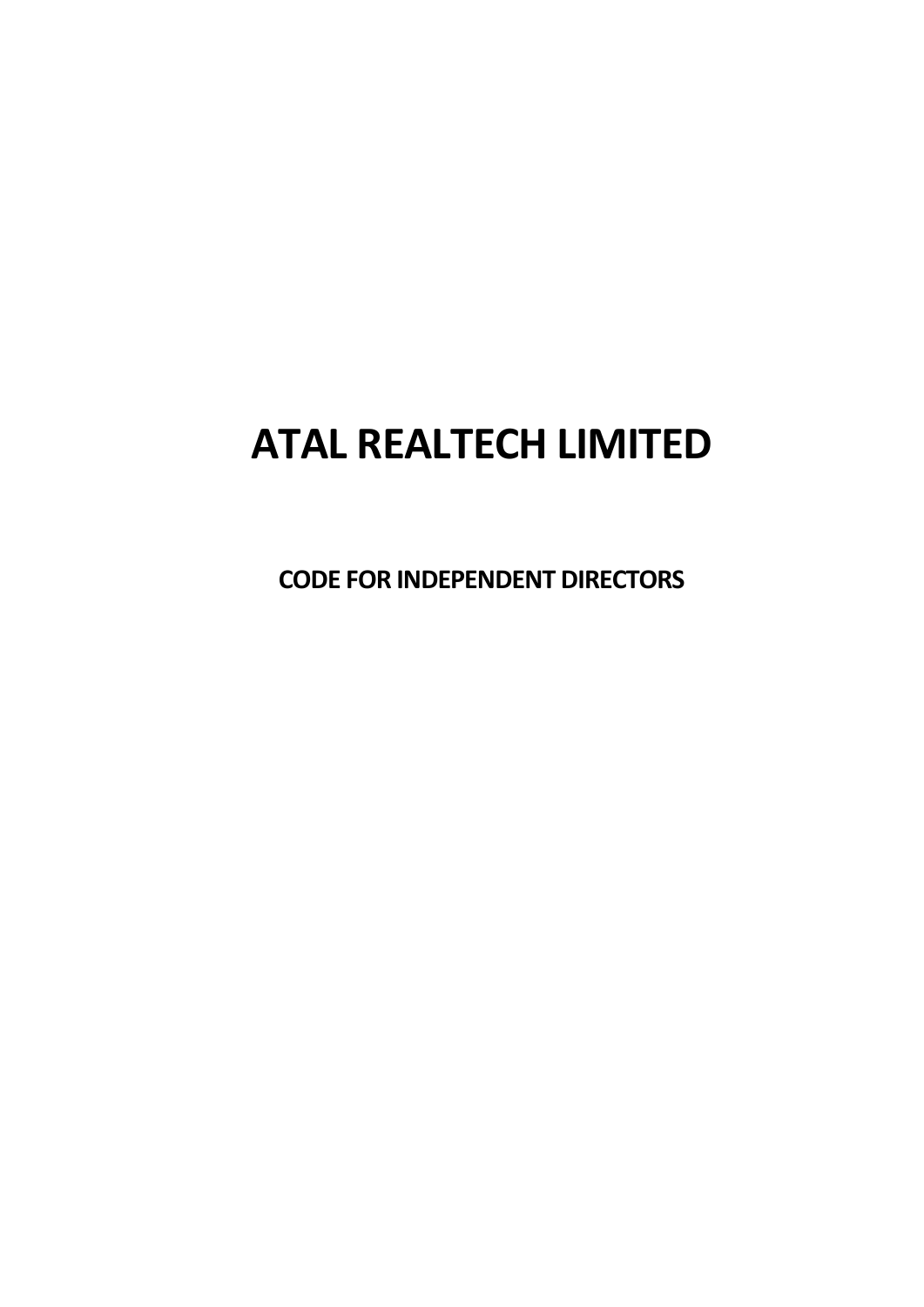## **SCHEDULE IV**

#### *[See* section 149(8)]

### **CODE FOR INDEPENDENT DIRECTORS**

The Code is a guide to professional conduct for independent directors. Adherence to these standards by independent directors and fulfillment of their responsibilities in a professional and faithful manner will promote confidence of the investment community, particularly minority shareholders, regulators and companies in the institution of independent directors.

### **I. Guidelines of professional conduct:**

An independent director shall:

- (1) uphold ethical standards of integrity and probity;
- (2) act objectively and constructively while exercising his duties;
- (3) exercise his responsibilities in a *bona fide* manner in the interest of the company;
- (4) devote sufficient time and attention to his professional obligations for informed and balanced decision making;
- (5) not allow any extraneous considerations that will vitiate his exercise of objective independent judgment in the paramount interest of the company as a whole, while concurring in or dissenting from the collective judgment of the Board in its decision making;
- (6) not abuse his position to the detriment of the company or its shareholders or for the purpose of gaining direct or indirect personal advantage or advantage for any associated person;
- (7) refrain from any action that would lead to loss of his independence;
- (8) where circumstances arise which make an independent director lose his independence, the independent director must immediately inform the Board accordingly;
- (9) assist the company in implementing the best corporate governance practices.

#### **III. Duties:**

The independent directors shall—

- (1) undertake appropriate induction and regularly update and refresh their skills, knowledge and familiarity with the company;
- (2) seek appropriate clarification or amplification of information and, where necessary, take and follow appropriate professional advice and opinion of outside experts at the expense of the company;
- (3) strive to attend all meetings of the Board of Directors and of the Board committees of which he is a member;
- (4) participate constructively and actively in the committees of the Board in which they are chairpersons or members;
- (5) strive to attend the general meetings of the company;
- (6) where they have concerns about the running of the company or a proposed action, ensure that these are addressed by the Board and, to the extent that they are not resolved, insist that their concerns are recorded in the minutes of the Board meeting;